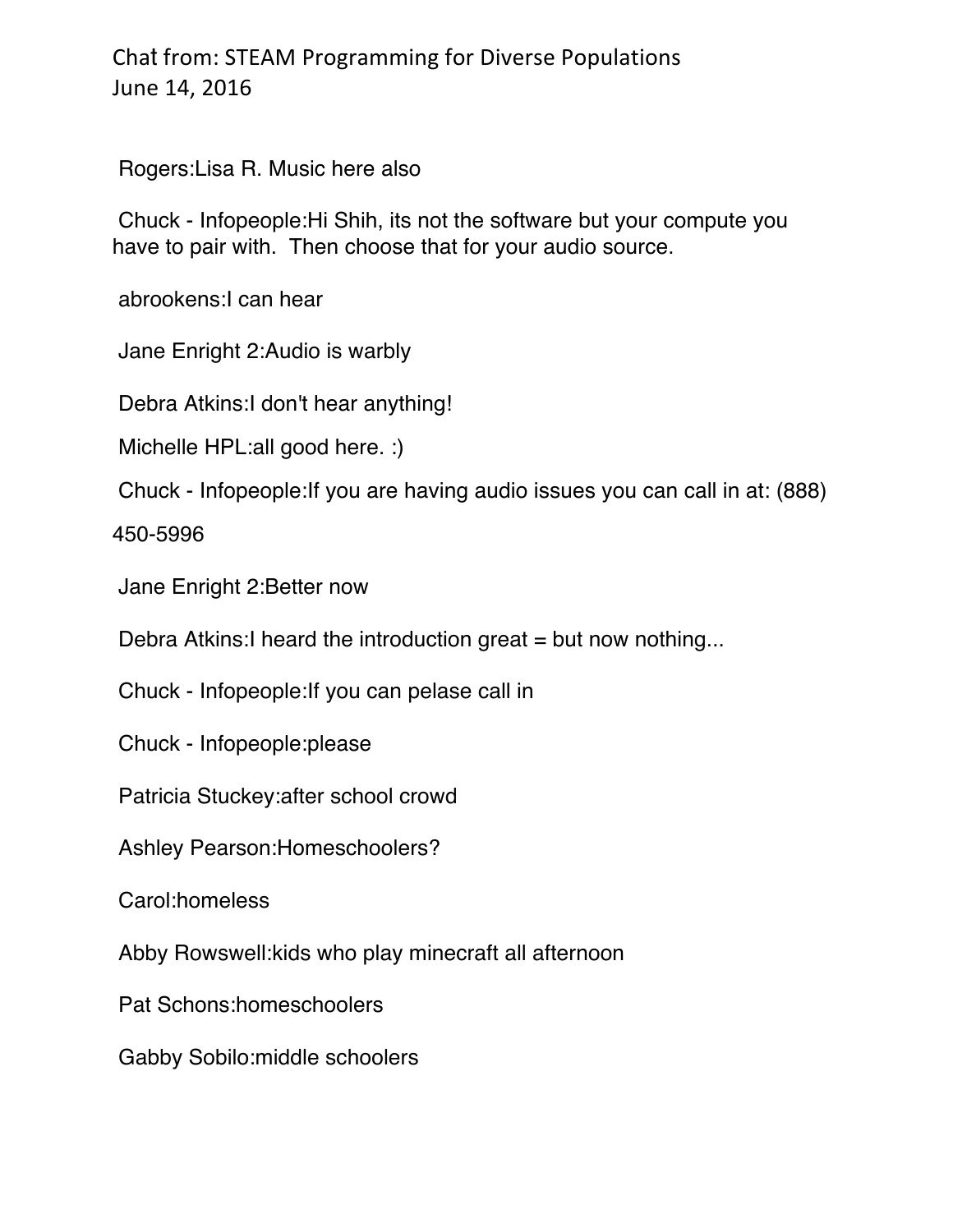Patrina Garza:most of the population in my community is Hispanic- they don't usually come to storytimes

Ann Miller:high schoolers

Lisa D.:Teens

Ginger:ESL

Mahogany Singleton:We have a large number of studious afterschoolers who use the system but don't attend events

Gabriel Johnson:Middle school and high school students

Kate S.:older teens

Marisha Sullivan:Low income teens

rosa cesaretti:kids who use our computer lab but don't join any of our programs

Amanda Luna:non-English speakers

Patrina Garza:ESL as well....

Melanie I.:older teens

Susan Mikula:Older teens

Shih Fa Kao:Unfortunately, I have only been at my branch for a few weeks, so I have not had a chance to observe our STEAM programs.

Bonnie McNair:teens

amber:the kids that are only here when parents are on computers

CarolinaV:definitely the children who just play games on the computers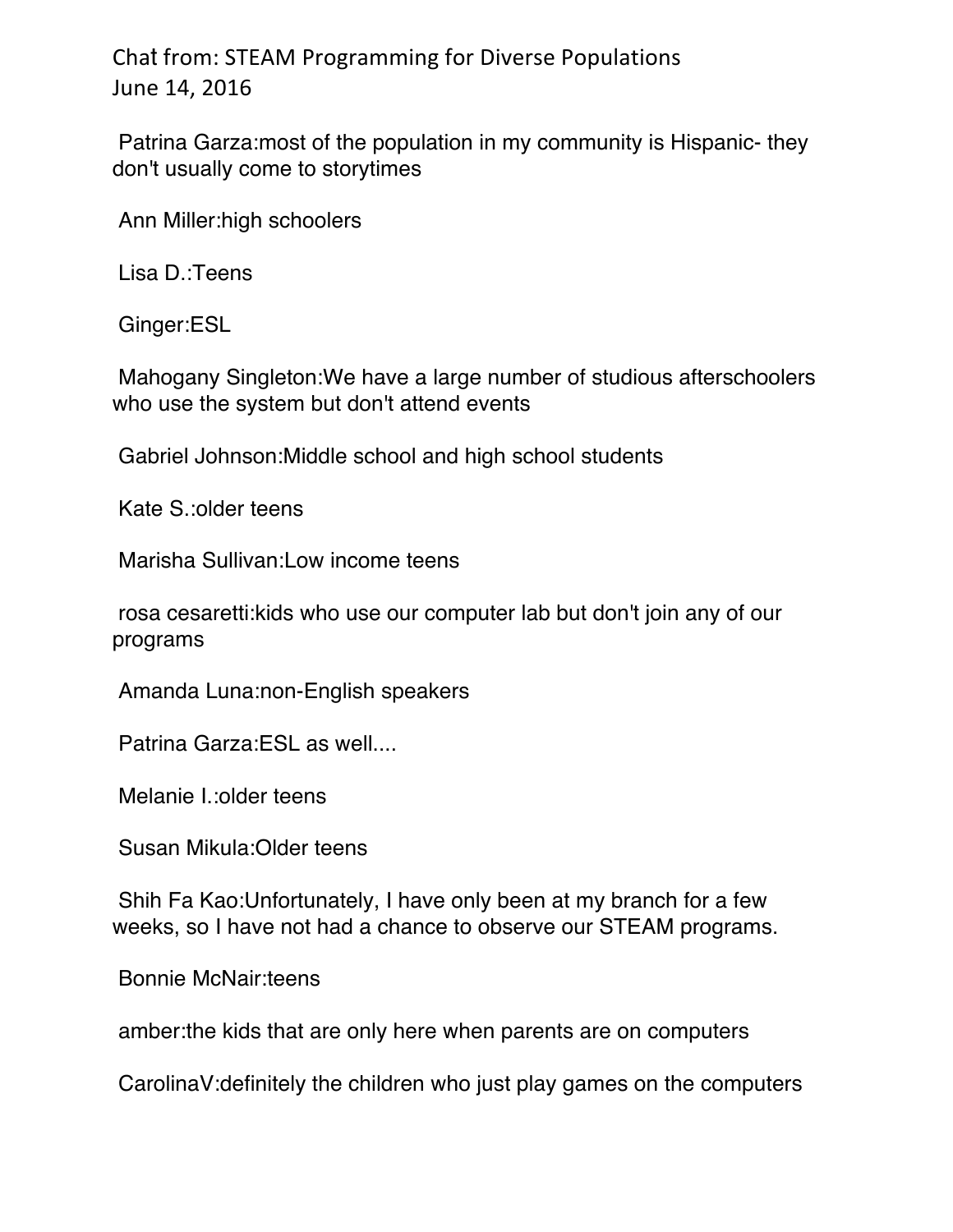Michelle HPL:We have a large group of teens that come in to use our wifi but they don't attend programs.

Pamela Y. McCreless:teens who don't normally hang out at the library

rosa cesaretti:suggestion for Hispanic children, begin programs for family and once parents are engaged they will put their children in programs

Melanie I.:<sup>^^</sup> absolutely children who play on computers/ipads when parents are browsing for books

Pat Schons:after school middle schoolers

abrookens: Unsupervised tweens and teens

Eric:developmental disability children and teens

Stephanie:We strongly encourage those kids to come in and sometimes i'll ask them what they want and we'll do it. Or once they asked me to have a yugioh tournament

Patrina Garza:children with special needs- ASD or physical challenges such as wheelchair bound.

amber:most patrons don't know that the programs are free. so i make sure they know all of our programs are free

Melanie I.:suggestion for non-english speakers. We started a bi-lingual storytime here at my library and it's been a hit. We have a teacher from the elementary school come over to run that program

Janet:we have an awesome bilingual storytime

Patrina Garza:Melanie thank you! I had been doing a family literacy night 2x/month with a select group of ESL families- we really want to offer more bilingual programs in the future.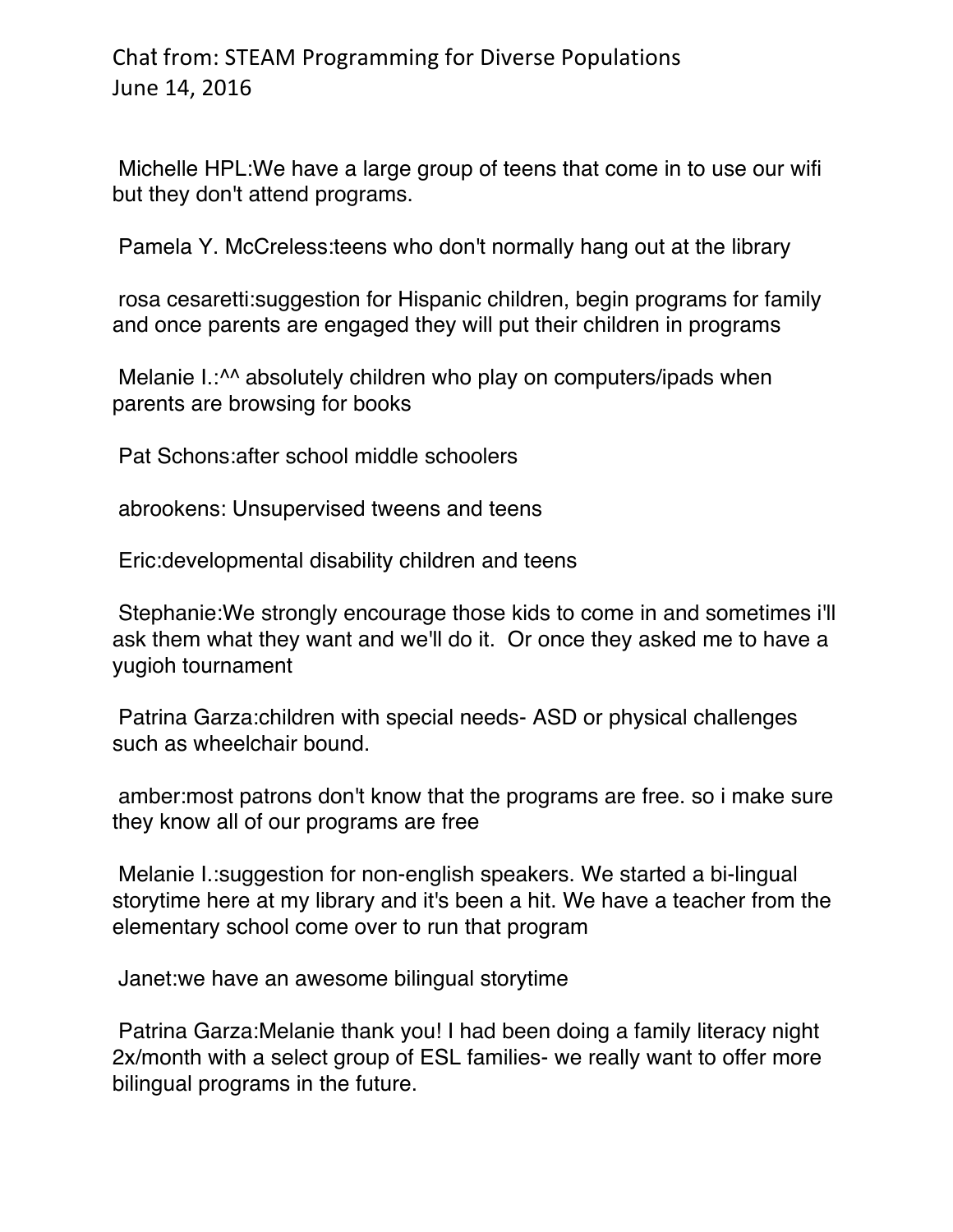Melanie I.:You're welcome Patrina :)

rosa cesaretti:For teens: we discovered that teens will volunteer for program assisting. Our volunteer program is really strong and though they don't attend programs, they are engaged in library as volunteers.

Pamela Y. McCreless:Could you type in the ingredients?

Stephanie:that's typical of teens especially the ap/honors students.

Amy Koester:Mica

Amy Koester:BInding agents are egg whites or gum arabic

Dave Daniels:good site for paint http://www.instructables.com/id/Paint-Made-from-Berries-Nature/

rosa cesaretti:Some of my best volunteers are the kids who don't do well in school but need a place to feel good about themselves

Stephanie:maybe i'll start to look at one of the problem kids that way. because he and his mother are constantly misbehaving and i have to figure out how to make the kid be good.

amber:I love the trays you all are using for messy programs!

Gina Monti:Have you ever done a family learning program with mathematics?

JudiK:bedtimemath.org is a great resource for math programs

Dave Daniels:i saw a good one years ago with colors and math. Each color had a number and kids had to add paints to create the color to answer the math question red is 1 blue is 2 purple is 3 so  $1+2=3$ 

Gina Monti:All great suggestions; thank you all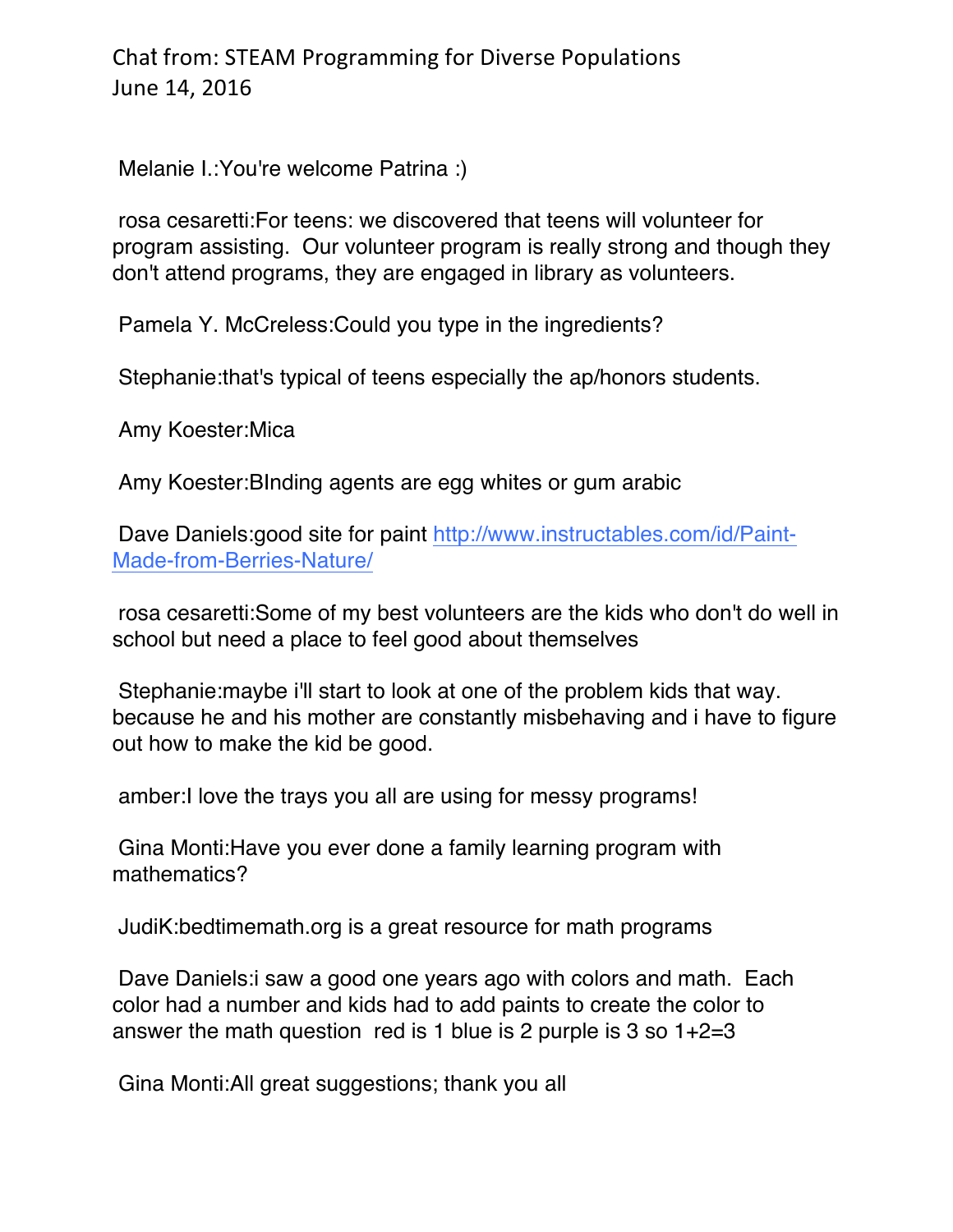Pamela Y. McCreless:What age group does this work well with? Patrina Garza:could you please share the name of the organization the grant funding was secured from?

Patrina Garza:Thank you!

Shih Fa Kao:Perhaps Microworkshops?

Ann Miller:science expo

Eric:I am working on a grant for early childhood STEM storytimes

Janelle:Storytime for sure.

Gina Monti:Microworkshops and Science Club Jr

Abby Rowswell:We're developing a tween / grade school area, excited about trying the mini worshops on a tray

JudiK:Passive programming for disengaged youth

Carly Bastiansen:passive programs, like your Microworkshops

Janet:we have thinkshop programs that are just for STEM

Ashley Pearson:Using a local "biobus" as a family engaging program

Mahogany Singleton:I think passive would work really well here.

Melanie I.:I've changed one of my Storytimes into a STEAM Storytime..it's been very popular

Ginger:We're launching bi-monthly STEAM program for homeschoolers soon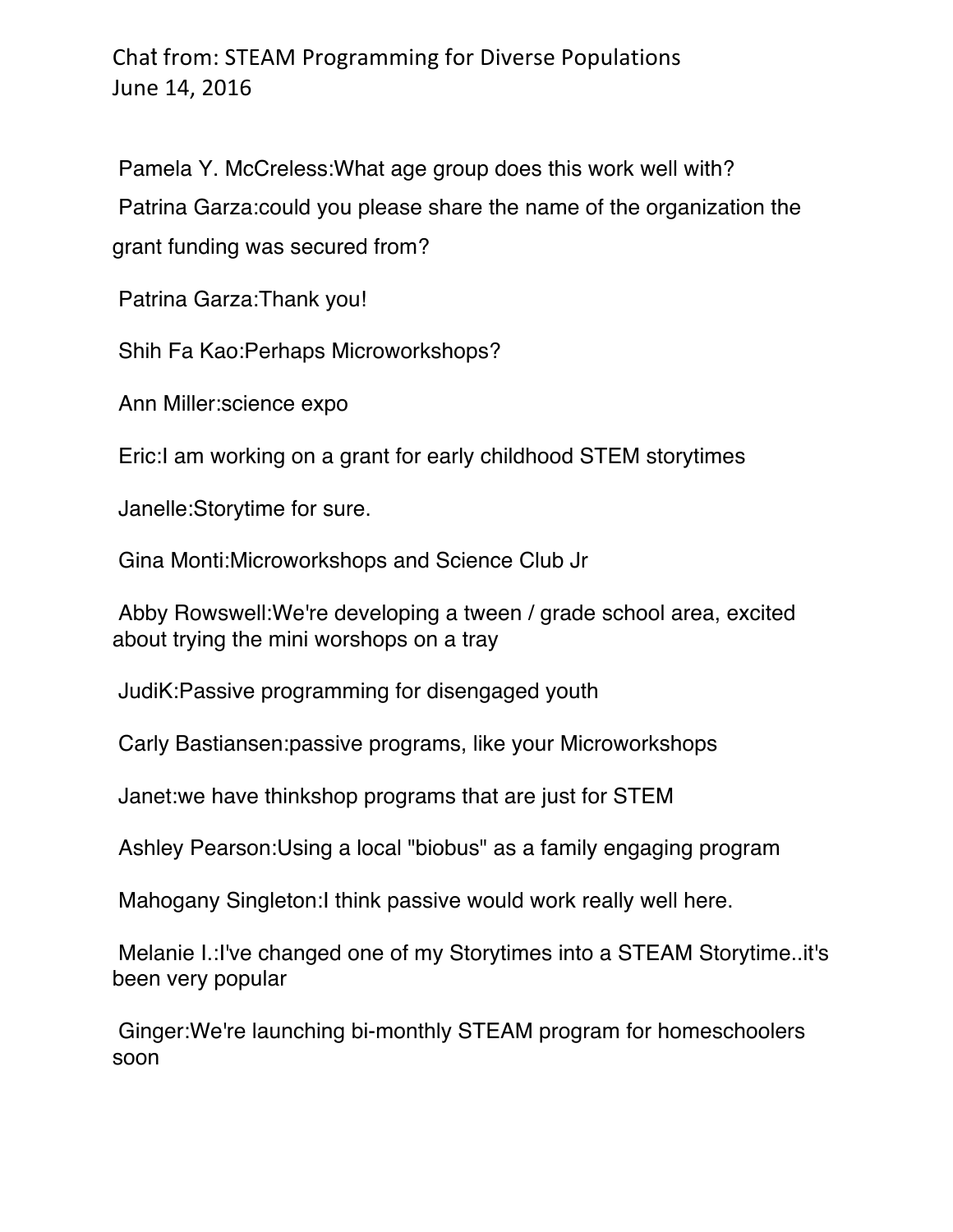Deema:Passive program / drop-in

amber:afterschool dropins

Gina Monti:Family learning

Julia:we do a saturday science storytime

Patrina Garza:family expo type programs on saturdays or evenings

Shih Fa Kao:Also Science Storytimes

Lisa Brady:I do Preschool STEAM programs for ages 3-5

Amanda Luna: Family programs would be great

Marisha Sullivan:passive programming or mini workshopsin our makerspace that we're working on

Kate S.:I had really good results with putting my 3D printer out in the library. I think that microworkshops would be great. I'm excited about the possiblity of getting a microscope and maybe a sewing machine.

Deema:Family Learning sounds like fun!

Shih Fa Kao:Where can I learn more about Science Storytimes?

Mary Wickham:Maker camp for 6-8 year olds

Gabriel Johnson:We're putting STEAM kits out during game nights

Pat Schons:homeschool

rosa cesaretti:We have a day camp during the summer that has a large group of kids that "invade" the library looking for something to do. I think that the bite-size engagement would work for this grouop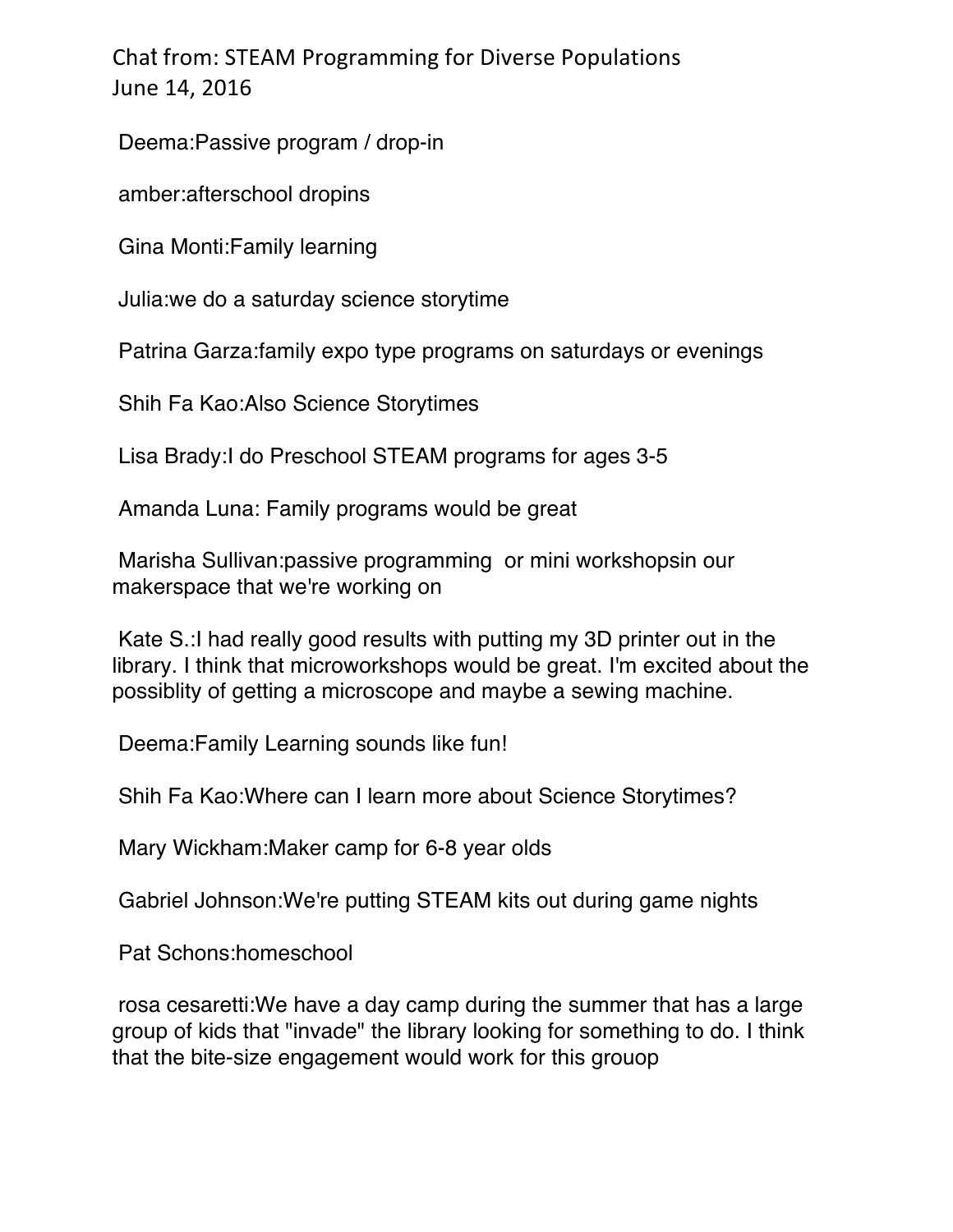Lisa D.:We have done STEAM programming in our already established after school program for K-5

Stephanie:I do Teen STEAM three Tuesdays out of the month. the first is an art activity, the second is a science activity and the third is video gaming

Mahogany Singleton:We had a program for robotics with cubelets but no teens turned up - mostly younger tweens for a weekend program

Melanie I.:I'd love to try the Science expo and the science club jr programs look great! I'd love to try them

Lucretia:educating teens as junior instructors...to take the lesson and materials to other schools and after school programs

Pamela Y. McCreless:Monday Night Media Lab sessions -- we have iMacs, USB turntable, Garage Band, Audacity, iPads, Chromebooks

stacywh:Microworkshops

Patricia Stuckey:We need to deal with problems with after school kids anyway. Perhaps we should build programs around problem ages and times.

JudiK:afterschool STEM in partnership with local school

rosa cesaretti:we have regular coding bootcamps during the school winter and spring holidays

Amaka:can you spell that please

Amaka:Bio...?

Sondra:blitz

Amaka:Thanks so much!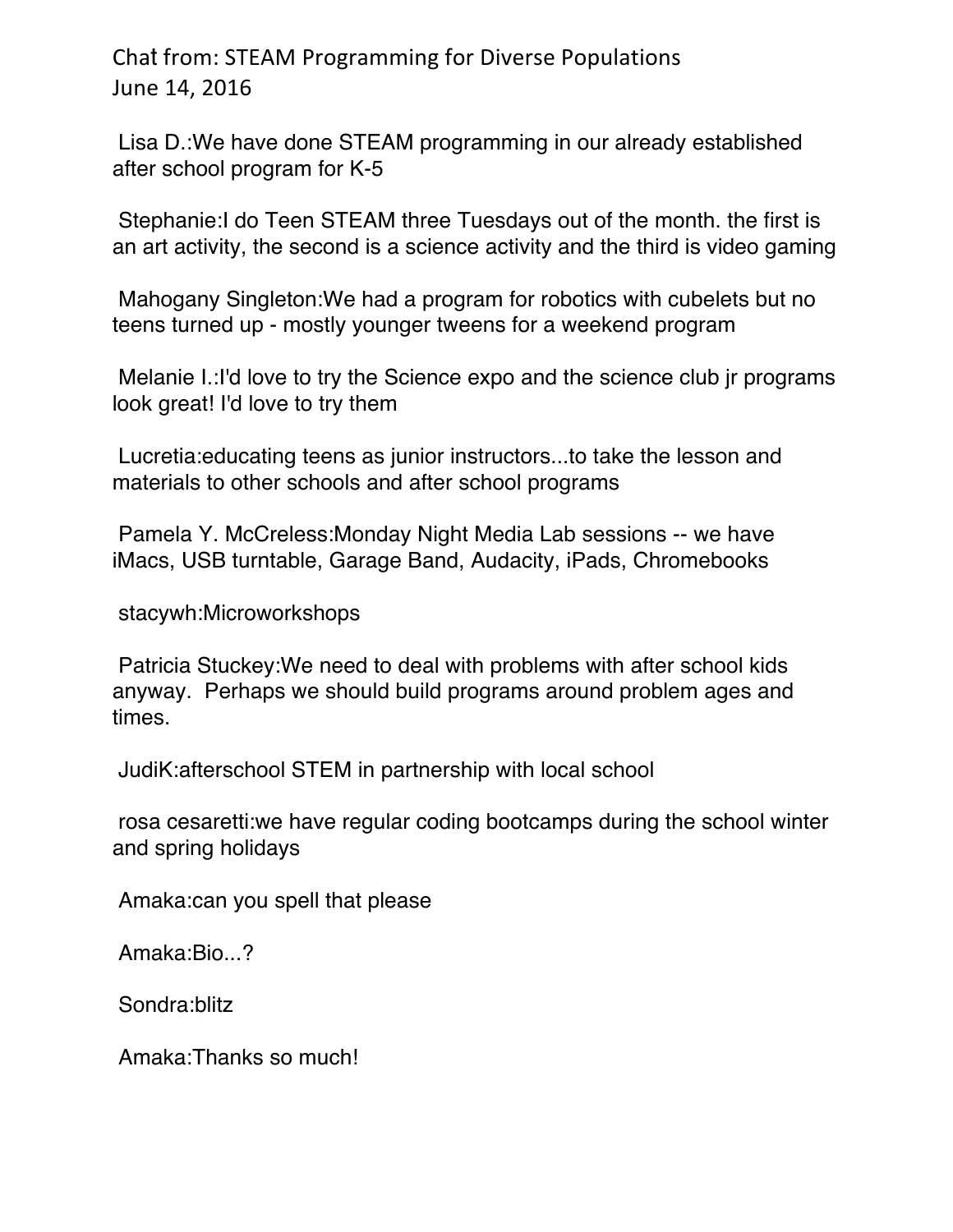Gina Monti:Here's how to make a microscope with a smart device, a glass bead, and the 3D printer file for a clip: http://gizmodo.com/how-to-make-a-1000x-microscope-with-your-phone-and-a-gl-1637657712

Gina Monti:In case anyone was interested

Mary Augugliaro - Infopeople:Handouts and slides are available here https://infopeople.org/civicrm/event/info?reset=1&id=556

Marisha Sullivan:Some areas do things like "bio-blitz" with bird migrations and insects--I know some Cleveland, OH area groups have used those to great success with kids.

Stephanie:I had someone come in and speak to the teens about gaming. He worked in putting sound in video games.

Melanie I.:oh that's pretty cool

Lucretia:yes!

Marisha Sullivan:You can also get teens in to teach tech to seniors. <sup>^</sup> We're thinking about trying this.

Lisa D.:Marisha, we do Teens Teach Tech for adults. The adults love it.

Marisha Sullivan:Lisa--I've heard good things about this idea from my library friends!

rosa cesaretti:I have volunteers that come in on saturdays and help adults learn about the internet and computer skills. It's called Computer Pals

Marisha Sullivan:Rosa--I like the name!

rosa cesaretti:thank you

Marisha Sullivan:With teens, it's so important to hit them up when they get into school for their first year before they have scports and band and a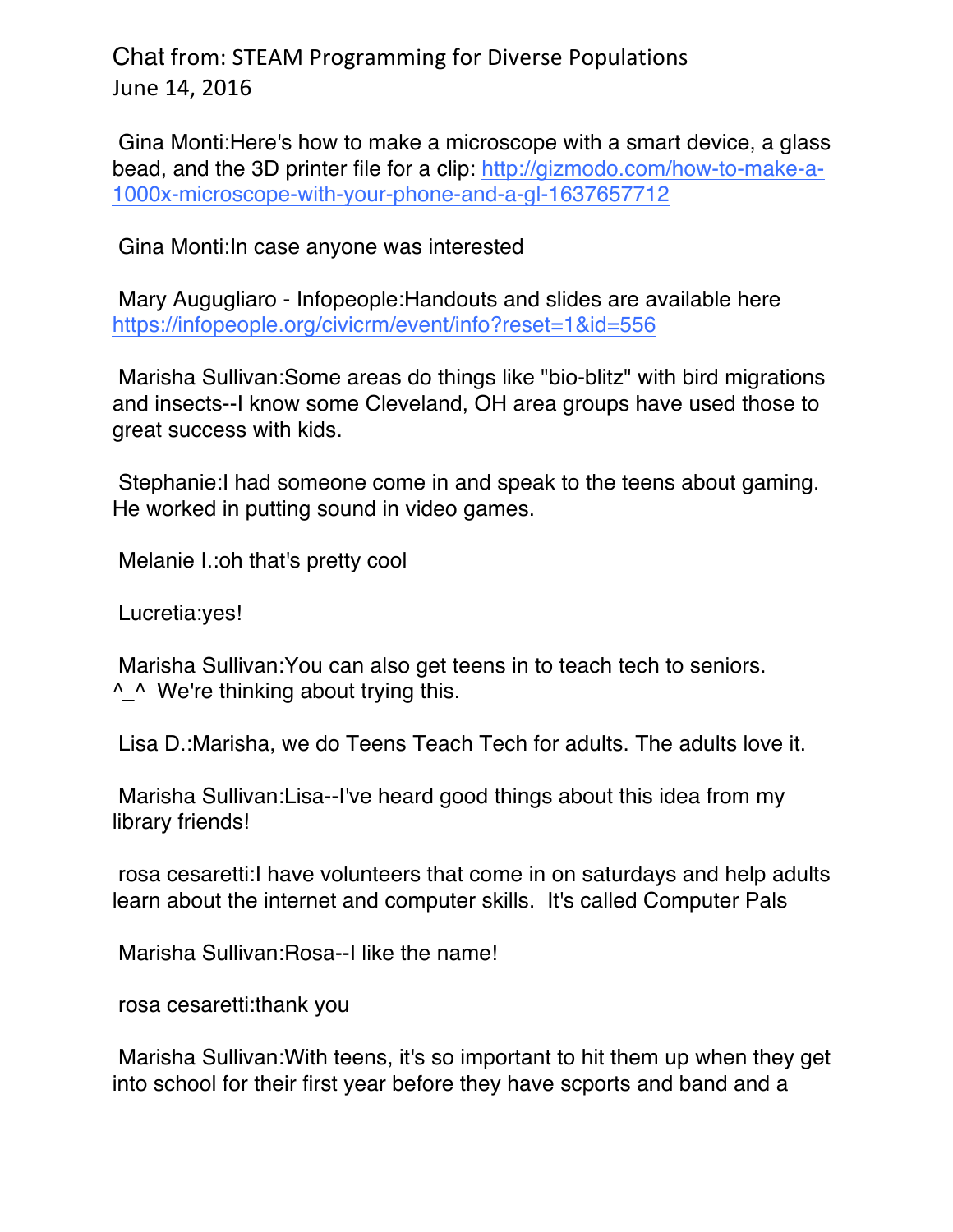million clubs!

Melanie I.: ^^yes

Marisha Sullivan:We've found that we have to hit 6th (beginning middle school) and 9th (beginning high school)

Karen:The YA librarian and I will be working with the high school robotics club to create a tween robotics club at our branch in the fall. excited about this.

rosa cesaretti:Marisha- so true - they feel attached once they've been working with you since the middle school age.

Melanie I.:I completely agree Marisha! Getting them when they are in middle school is nice because they aren't too involved in everything in high school

Rebecca Hill Long:working with children of color, you might want to outreach to the faith community - as this is a strong force in their communities

rosa cesaretti:Our teen volunteers run our LEGO club.

Melanie I.:\*oops typo! \*they are committed to something before they get too involved in high school

Lucretia:agree about FAITH community

Pat Schons: there are a few high schoolers that might be promising

Carr:Boy and Girl Scouts are great about volunteering and leading as well

Mahogany Singleton:Of the regular attendees - absolutely

Marisha Sullivan:Most of my regular teens are actually homeschoolers and teens with developmental disabilities and might not be comfortable being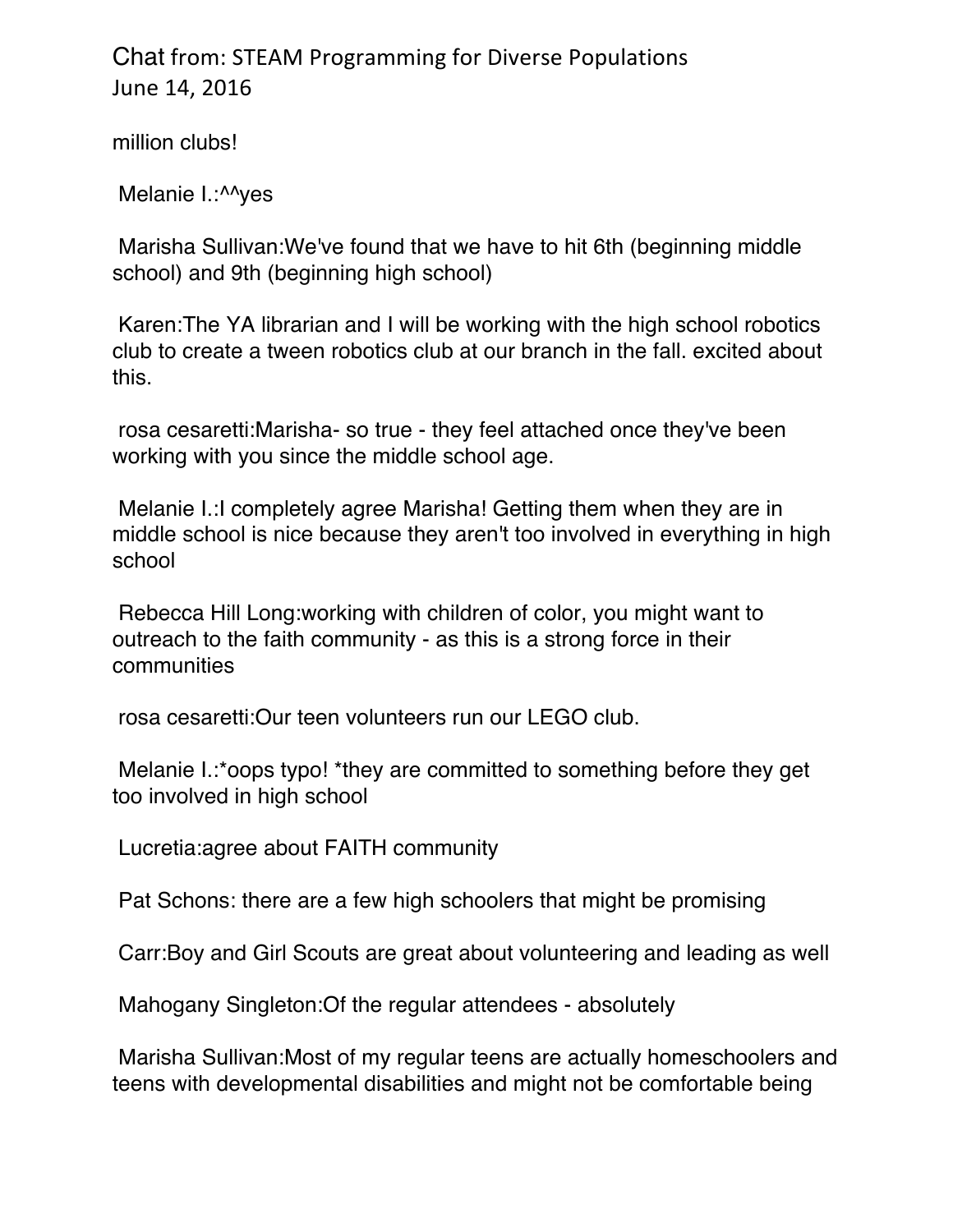that kind of position...

Pamela Y. McCreless:We have Yu-Gi-Oh experts, PS4 and XBOX One experts

Kate S.:We use teen volunteers regularly, especially in the summer

stacywh:Definitely. They always volunteer for Summer Reading.

Lucretia:Scouts can be cost prohibitive for small...regardless of ethinicity/race

Lucretia:excuse me \*\*prohibitive for SOME..."

Marisha Sullivan:Gesundheit!

Karen:ARe there any specific library blogs you would recommend that are really focused on STEAM programming. But all of these are great suggestions, thanks

Chuck - Infopeople:You can get Amy's handouts at: https://infopeople.org/civicrm/event/info?reset=1&id=556

Karen:thanks!

C. Bennett:yes mad scientist palm beach county, we use them alot at the Martin County Library System

Lucretia:https://www.google.com/#q=robot+test+kitchen

Stephanie:i am going to try that because I am doing STEAM monthly at my library and it's something that I think I can help grow for my system

C. Bennett:Bought the robot turtle for our little ones

Gabriel Johnson:You can also partner with http://www.techgirlz.org/ for getting free pre-designed curricula.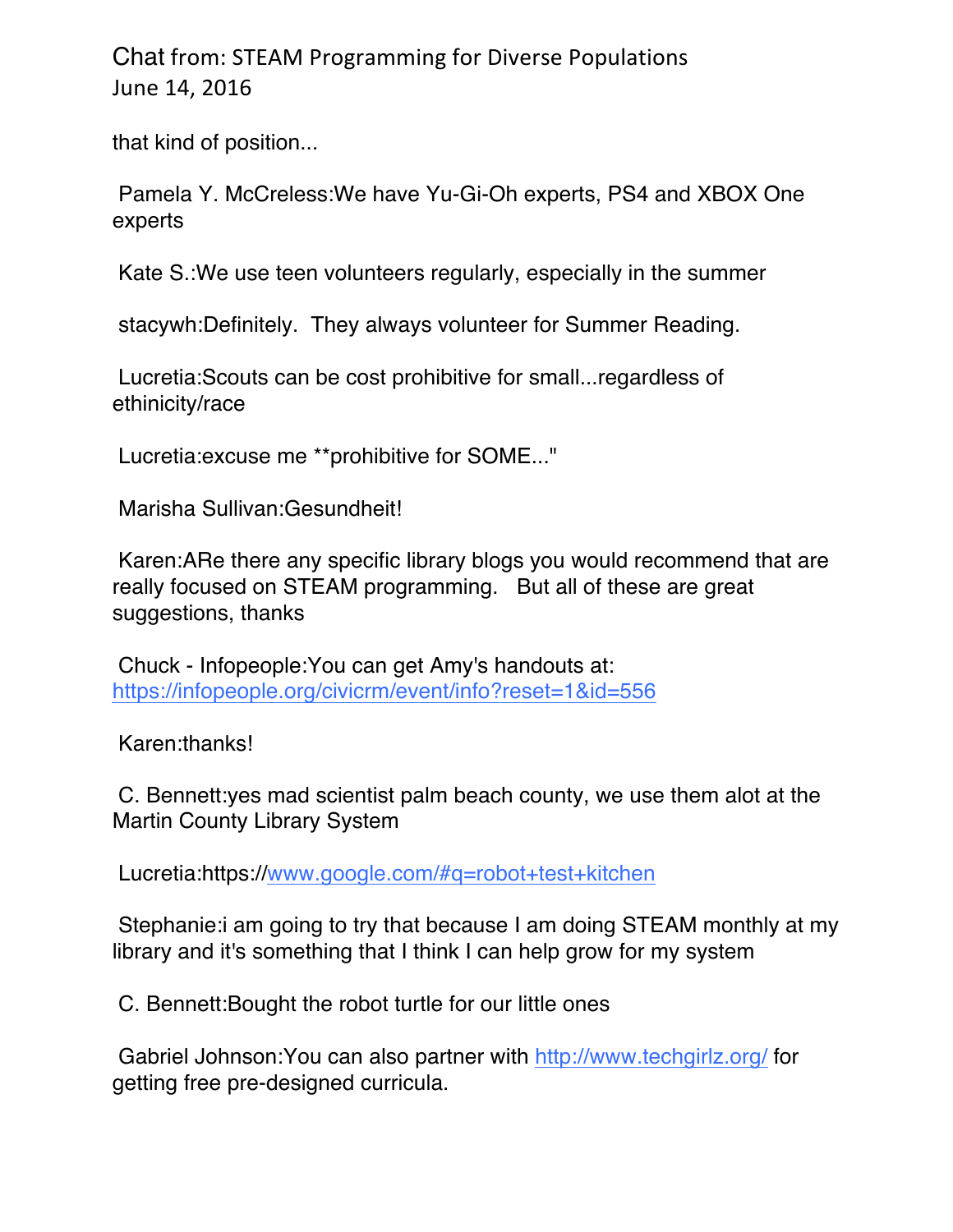Lucretia:better link https://robottestkitchen.com/

Kate S.:I want to partner with the astronomy club.

Shannon Eck:www.code.org

rosa cesaretti:We are near Jet Propulsion Laboratory.

Carol:local professor of game design

Patricia Stuckey:Extension Service Master Gardeners, Scouts

Eric:Ideaworks a local co-op

Deema:County Extension Office

Melanie I.:Makers space in the high school? Or the Science Club at a local

high school -- I haven't reached out to them but I will try to for the fall once

school resumes

Shih Fa Kao:There is a local engineering council

Patrina Garza:i recently reached out to an astronomy club! I hope we can offer a 'star party' this fall. yay!

C. Bennett:great resource is also education.com

Patrina Garza:there is also a gardening center very closeby to my library that I want to reach out to for nature-science programs

Rebecca Hill Long:keep in mind to invite individuals and groups are themselves of color, since we're talking about diversity and equitable access

JT:Thank you very much!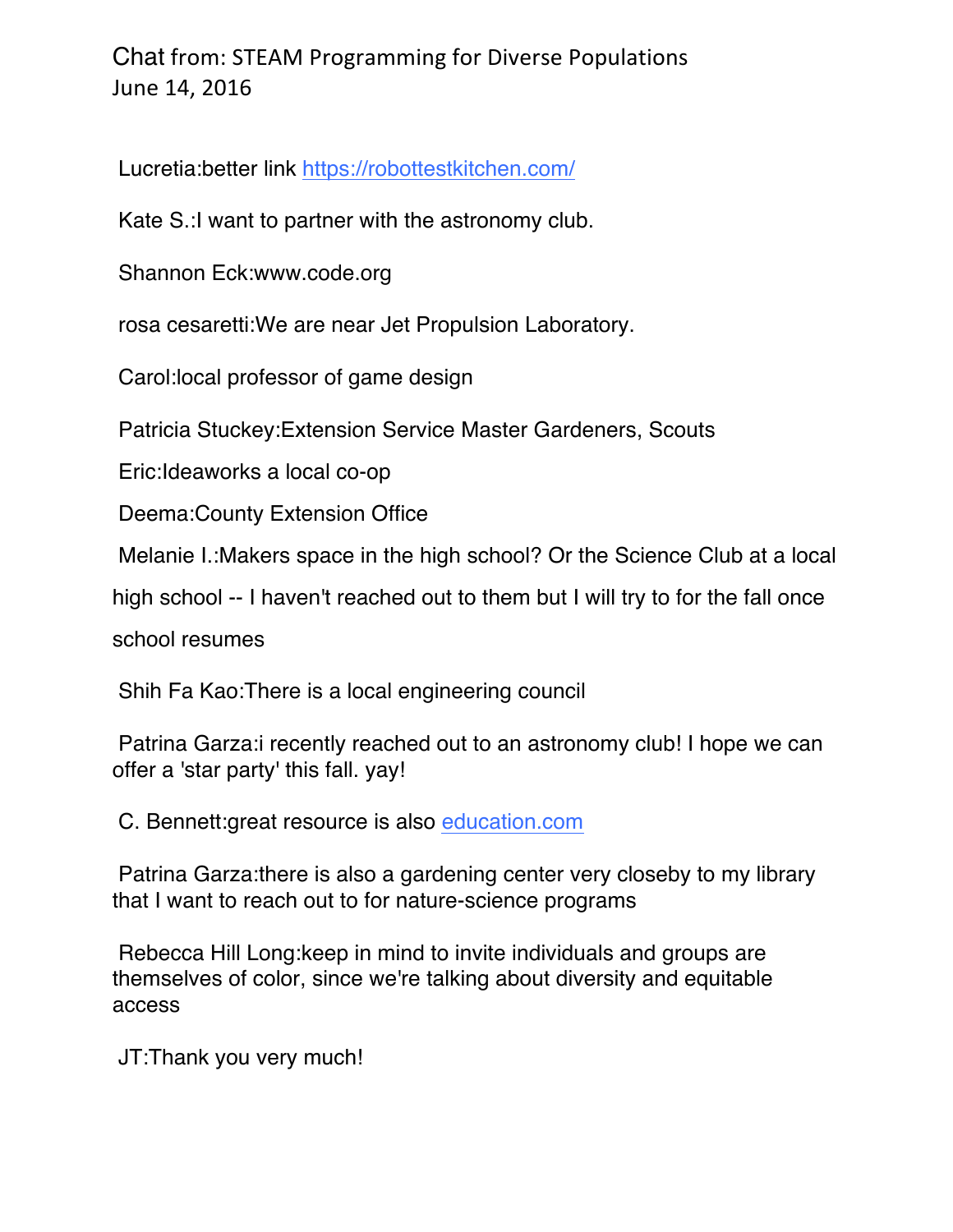rosa cesaretti:Thank you! very informative webinar

Rogers:What type of actvities did you offer at your science expo?

Tammy Hawley-House; ICfL:THank you!

Rebecca Hill Long:Thank you!

Patrina Garza:this was great, thank you! I hope to come snoop around Skokie library's STEAM space soon (I'm out in West Chicago). Thanks so much Amy!

Angela:Thank you. Very informational.

Gina Monti:Did you have any experience with programs on sewing or cosplay?

Patricia Stuckey:Home Depot garden center will do a program. State or National park service

Lucretia:THANKS...very well done. great info for work and engaging my daughters in STEAM!

Rebecca Hill Long:National Black Astronauts, Pilots, etc.

Eric:I love your blog! Been using it your ideas.

C. Bennett:Thank you Amy for all the work and your great presentation!!

Shih Fa Kao:This is my first webinar with infopeople. Is there a place where I can watch this webinar again?

abrookens:Thank you. You give me alot to talk to my branch manager about

Pam Gunter:Thank you...I have tried a coding program and various science programs for kids gr. 1-5 but got some great new resources and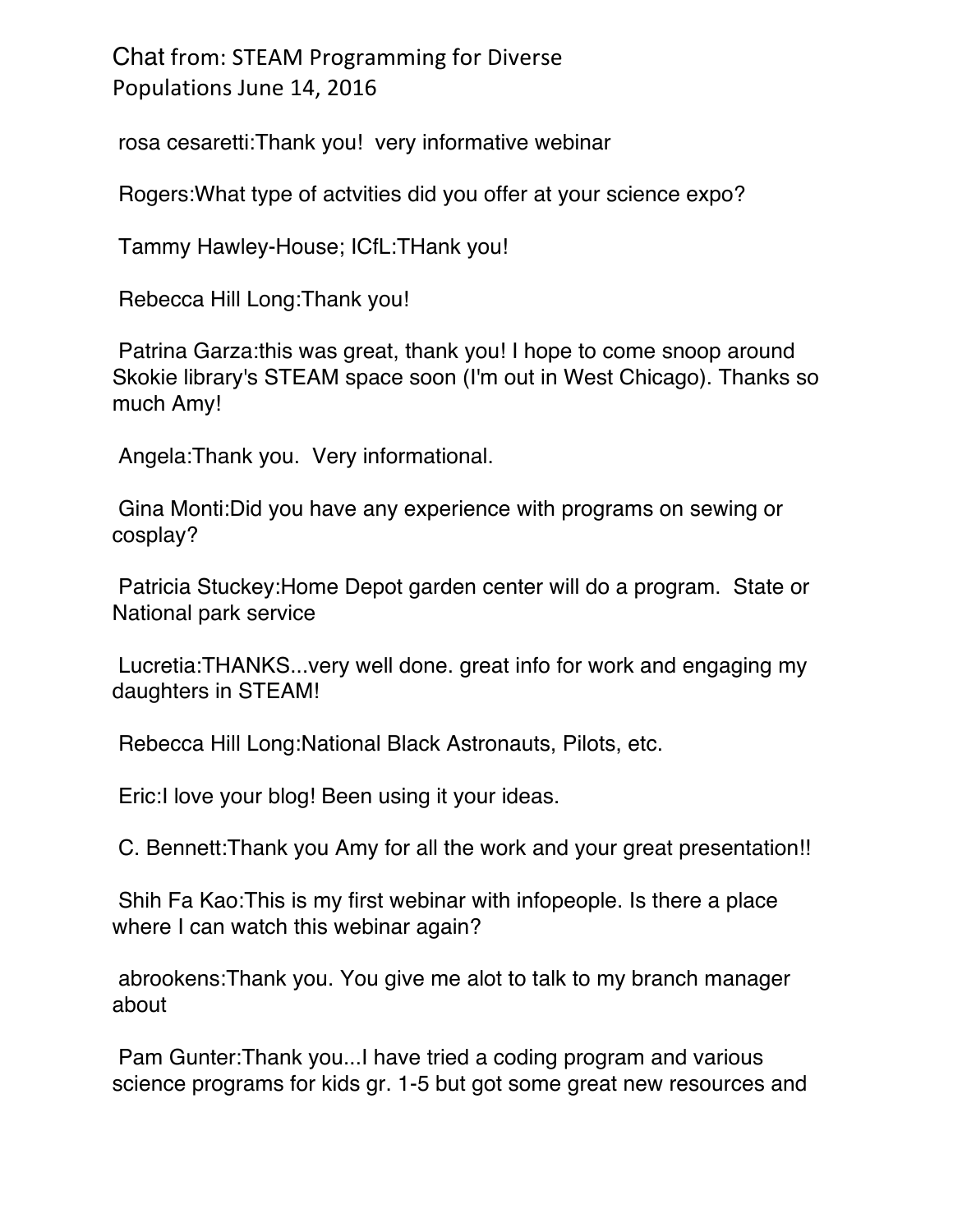ideas here.

abrookens:Very informational

stacywh:Thanks! Some great ideas!

amber:http://dekalblibrary.org/events/?id=33118 I'm am part of a group that has started a cosplay contest

Marisha Sullivan:DO you have any recommendations for how to invovle kids who are mostly interested in sports?

Melanie I.:Great webinar! Thanks so much for so many great ideas AMy & everyone else! Have a great day!

Tammy Hawley-House; ICfL:http://www.connectamillionminds.com/campaigns/stem-in-sports/

Janet:Thanks for your time! It was very informational :) Good ideas and places to go!

Stella Mittelbach:Your handout has a link to World Water Monitoring. Have you tried the kits yourself? Would kids see the results immediately or do you have to wait a long time?

Marisha Sullivan:Thank you!

Teresita:thank you

Wendy Chen:Thank you so much for sharing STEAM programs at your library

Rogers:Thank you, this is great information

Stella Mittelbach:Cool, thanks

Shih Fa Kao:Thank you.